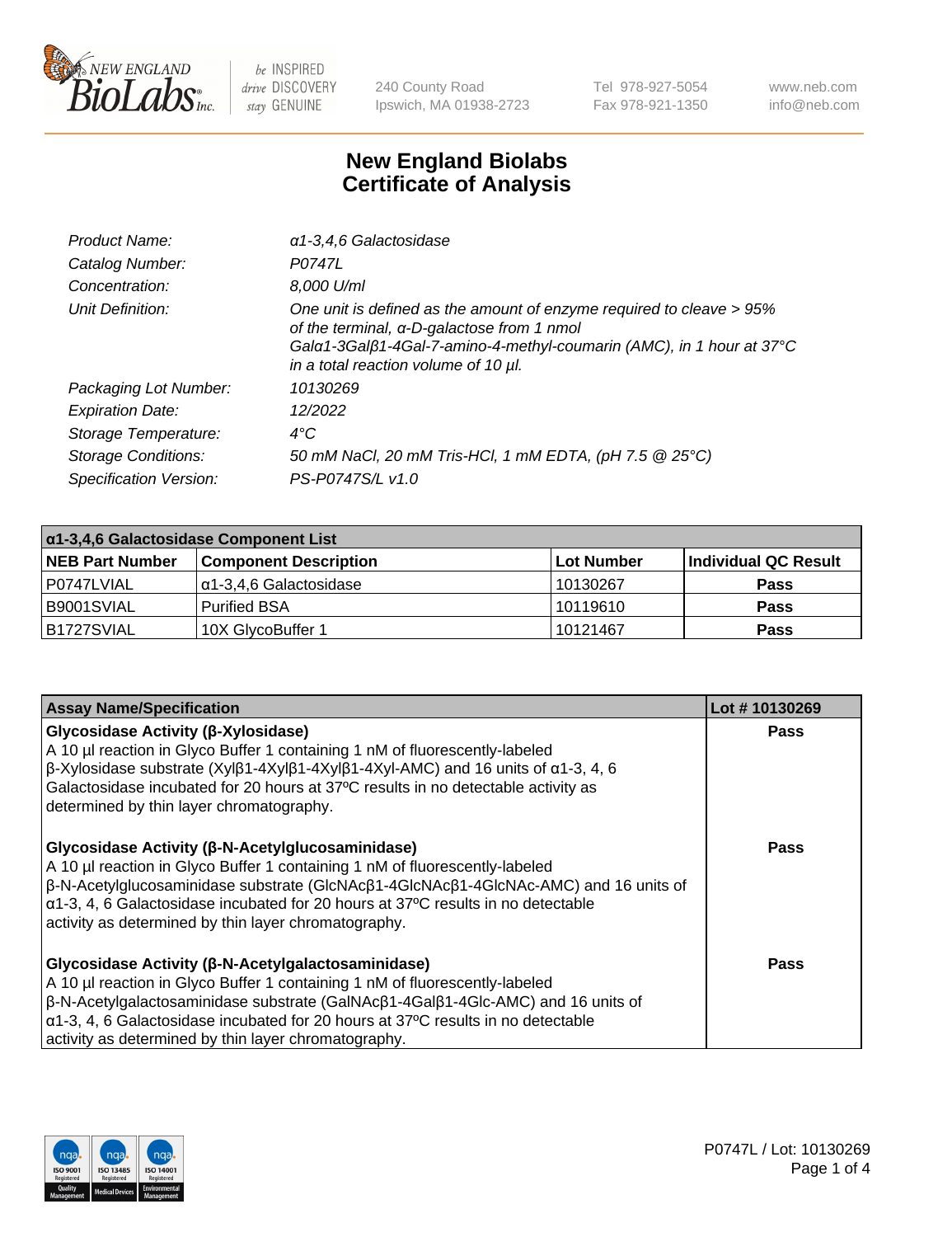

240 County Road Ipswich, MA 01938-2723 Tel 978-927-5054 Fax 978-921-1350

www.neb.com info@neb.com

| <b>Assay Name/Specification</b>                                                                                                                                                                                                                                                                                                                                                             | Lot #10130269 |
|---------------------------------------------------------------------------------------------------------------------------------------------------------------------------------------------------------------------------------------------------------------------------------------------------------------------------------------------------------------------------------------------|---------------|
| Glycosidase Activity (β-Mannosidase)<br>A 10 µl reaction in Glyco Buffer 1 containing 1 nM of fluorescently-labeled<br>$\beta$ -Mannosidase substrate (Man $\beta$ 1-4Man $\beta$ 1-4Man-AMC) and 16 units of $\alpha$ 1-3, 4, 6<br>Galactosidase incubated for 20 hours at 37°C results in no detectable activity as<br>determined by thin layer chromatography.                           | <b>Pass</b>   |
| Glycosidase Activity (β1-3 Galactosidase)<br>A 10 µl reaction in Glyco Buffer 1 containing 1 nM of fluorescently-labeled<br>$\beta$ -Galactosidase substrate (Gal $\beta$ 1-3GlcNAc $\beta$ 1-4Gal $\beta$ 1-4Glc-AMC) and 16 units of $\alpha$ 1-3, 4,<br>6 Galactosidase incubated for 20 hours at 37°C results in no detectable activity as<br>determined by thin layer chromatography.  | Pass          |
| Glycosidase Activity (β1-4 Galactosidase)<br>A 10 µl reaction in Glyco Buffer 1 containing 1 nM of fluorescently-labeled<br>$\beta$ -Galactosidase substrate (Gal $\beta$ 1-4GlcNAc $\beta$ 1-3Gal $\beta$ 1-4Glc -AMC) and 16 units of $\alpha$ 1-3,<br>4, 6 Galactosidase incubated for 20 hours at 37°C results in no detectable activity<br>as determined by thin layer chromatography. | <b>Pass</b>   |
| Glycosidase Activity (a-N-Acetylgalactosaminidase)<br>A 10 µl reaction in Glyco Buffer 1 containing 1 nM of fluorescently-labeled<br>α-N-Acetylgalactosaminidase substrate (GalNAcα1-3(Fucα1-2)Galβ1-4Glc-AMC) and 16<br>units of $\alpha$ 1-3, 4, 6 Galactosidase incubated for 20 hours at 37°C results in no<br>detectable activity as determined by thin layer chromatography.          | <b>Pass</b>   |
| Glycosidase Activity (α-Neuraminidase)<br>A 10 µl reaction in Glyco Buffer 1 containing 1 nM of fluorescently-labeled<br>α-Neuraminidase substrate (Neu5Acα2-3Galβ1-3GlcNAcβ1-3Galβ1-4Glc-AMC) and 16 units<br>of $\alpha$ 1-3, 4, 6 Galactosidase incubated for 20 hours at 37°C results in no detectable<br>activity as determined by thin layer chromatography.                          | <b>Pass</b>   |
| Glycosidase Activity (α-Glucosidase)<br>A 10 µl reaction in Glyco Buffer 1 containing 1 nM of fluorescently-labeled<br>$\alpha$ -Glucosidase substrate (Glc $\alpha$ 1-6Glc $\alpha$ 1-4Glc-AMC) and 16 units of $\alpha$ 1-3, 4, 6<br>Galactosidase incubated for 20 hours at 37°C results in no detectable activity as<br>determined by thin layer chromatography.                        | <b>Pass</b>   |
| Glycosidase Activity (a1-6 Mannosidase)<br>A 10 µl reaction in Glyco Buffer 1 containing 1 nM of fluorescently-labeled<br>$\alpha$ -Mannosidase substrate (Man $\alpha$ 1-6Man $\alpha$ 1-6(Man $\alpha$ 1-3)Man-AMC) and 16 units of $\alpha$ 1-3, 4, 6<br>Galactosidase incubated for 20 hours at 37°C results in no detectable activity as<br>determined by thin layer chromatography.   | Pass          |

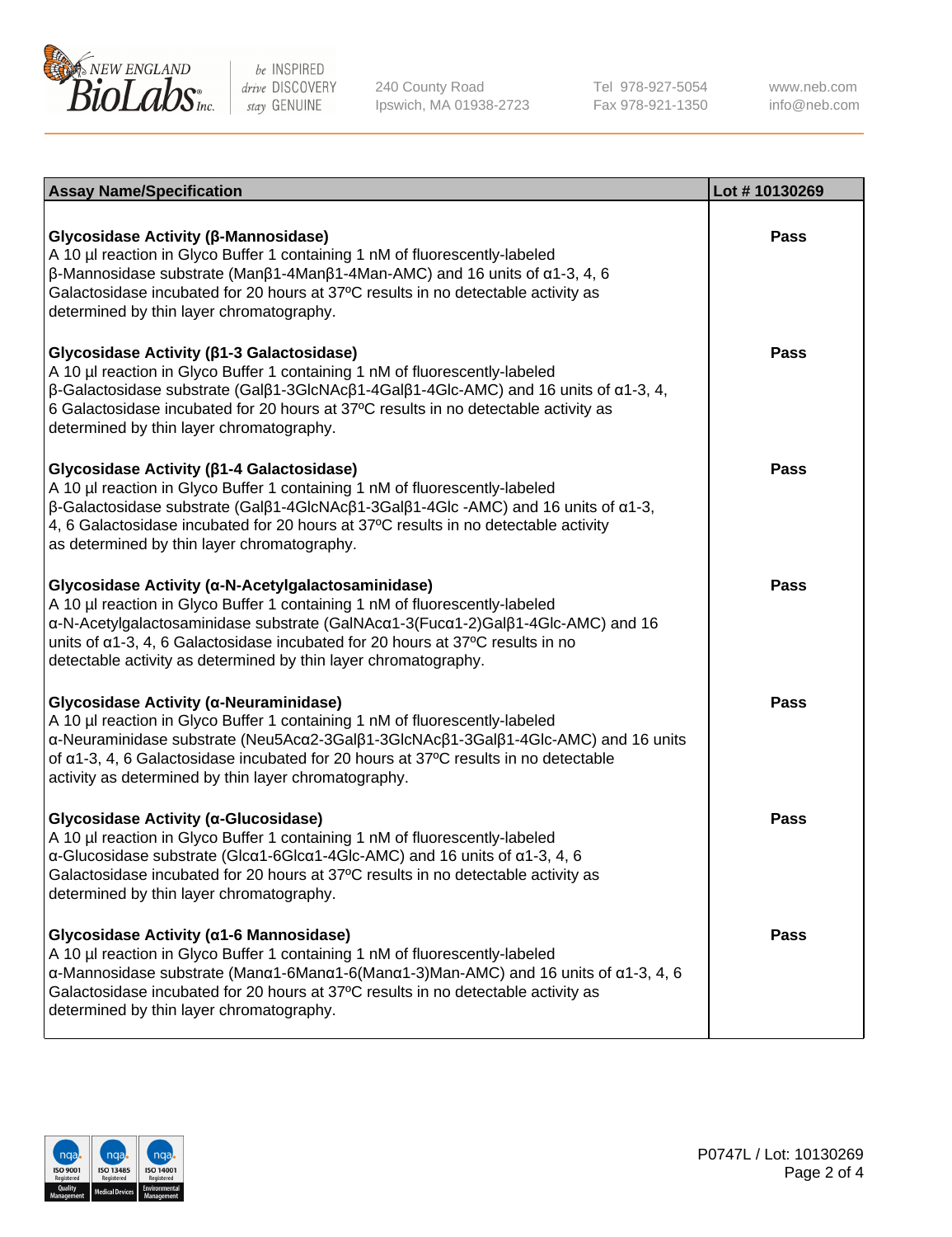

240 County Road Ipswich, MA 01938-2723 Tel 978-927-5054 Fax 978-921-1350 www.neb.com info@neb.com

| <b>Assay Name/Specification</b>                                                                                                                                                                                                                                                                                                                                           | Lot #10130269 |
|---------------------------------------------------------------------------------------------------------------------------------------------------------------------------------------------------------------------------------------------------------------------------------------------------------------------------------------------------------------------------|---------------|
| Glycosidase Activity (α1-3 Mannosidase)<br>A 10 µl reaction in Glyco Buffer 1 containing 1 nM of fluorescently-labeled<br>$\alpha$ -Mannosidase substrate (Man $\alpha$ 1-3Man $\beta$ 1-4GlcNAc-AMC) and 16 units of $\alpha$ 1-3, 4, 6<br>Galactosidase incubated for 20 hours at 37°C results in no detectable activity as<br>determined by thin layer chromatography. | Pass          |
| Glycosidase Activity (α1-3 Fucosidase)<br>A 10 µl reaction in Glyco Buffer 1 containing 1 nM of fluorescently-labeled<br>α-Fucosidase substrate (Fucα1-3Galβ1-4GlcNAcβ1-3Galβ1-4Glc-AMC) and 16 units of<br>$\alpha$ 1-3, 4, 6 Galactosidase incubated for 20 hours at 37°C results in no detectable<br>activity as determined by thin layer chromatography.              | Pass          |
| Glycosidase Activity (α1-2 Fucosidase)<br>A 10 µl reaction in Glyco Buffer 1 containing 1 nM of fluorescently-labeled<br>$\alpha$ -Fucosidase substrate (Fuc $\alpha$ 1-2Gal $\beta$ 1-4Glc-AMC) and 16 units of $\alpha$ 1-3, 4, 6<br>Galactosidase incubated for 20 hours at 37°C results in no detectable activity as<br>determined by thin layer chromatography.      | <b>Pass</b>   |
| <b>Glycosidase Activity (PNGase F)</b><br>A 10 µl reaction in Glyco Buffer 1 containing 1 nM of fluorescently-labeled PNGase F<br>substrate (Fluoresceinated fetuin triantennary) and 16 units of $\alpha$ 1-3, 4, 6<br>Galactosidase incubated for 20 hours at 37°C results in no detectable activity as<br>determined by thin layer chromatography.                     | Pass          |
| <b>Glycosidase Activity (Endo F2, F3)</b><br>A 10 µl reaction in Glyco Buffer 1 containing 1 nM of fluorescently-labeled Endo F2,<br>F3 substrate (Dansylated fibrinogen biantennary) and 16 units of $\alpha$ 1-3, 4, 6<br>Galactosidase incubated for 20 hours at 37°C results in no detectable activity as<br>determined by thin layer chromatography.                 | Pass          |
| <b>Protein Purity Assay (SDS-PAGE)</b><br>$\alpha$ 1-3, 4, 6 Galactosidase is $\geq$ 95% pure as determined by SDS-PAGE analysis using<br>Coomassie Blue detection.                                                                                                                                                                                                       | <b>Pass</b>   |
| Glycosidase Activity (Endo F1, F2, H)<br>A 10 µl reaction in Glyco Buffer 1 containing 1 nM of fluorescently-labeled Endo F1,<br>F2, H substrate (Dansylated invertase high mannose) and 16 units of $\alpha$ 1-3, 4, 6<br>Galactosidase incubated for 20 hours at 37°C results in no detectable activity as<br>determined by thin layer chromatography.                  | Pass          |
| <b>Protease Activity (SDS-PAGE)</b><br>A 20 µl reaction in 1X Glyco Buffer 1 containing 24 µg of a standard mixture of<br>proteins and a minimum of 40 units of $\alpha$ 1-3, 4, 6 Galactosidase incubated for 20                                                                                                                                                         | Pass          |